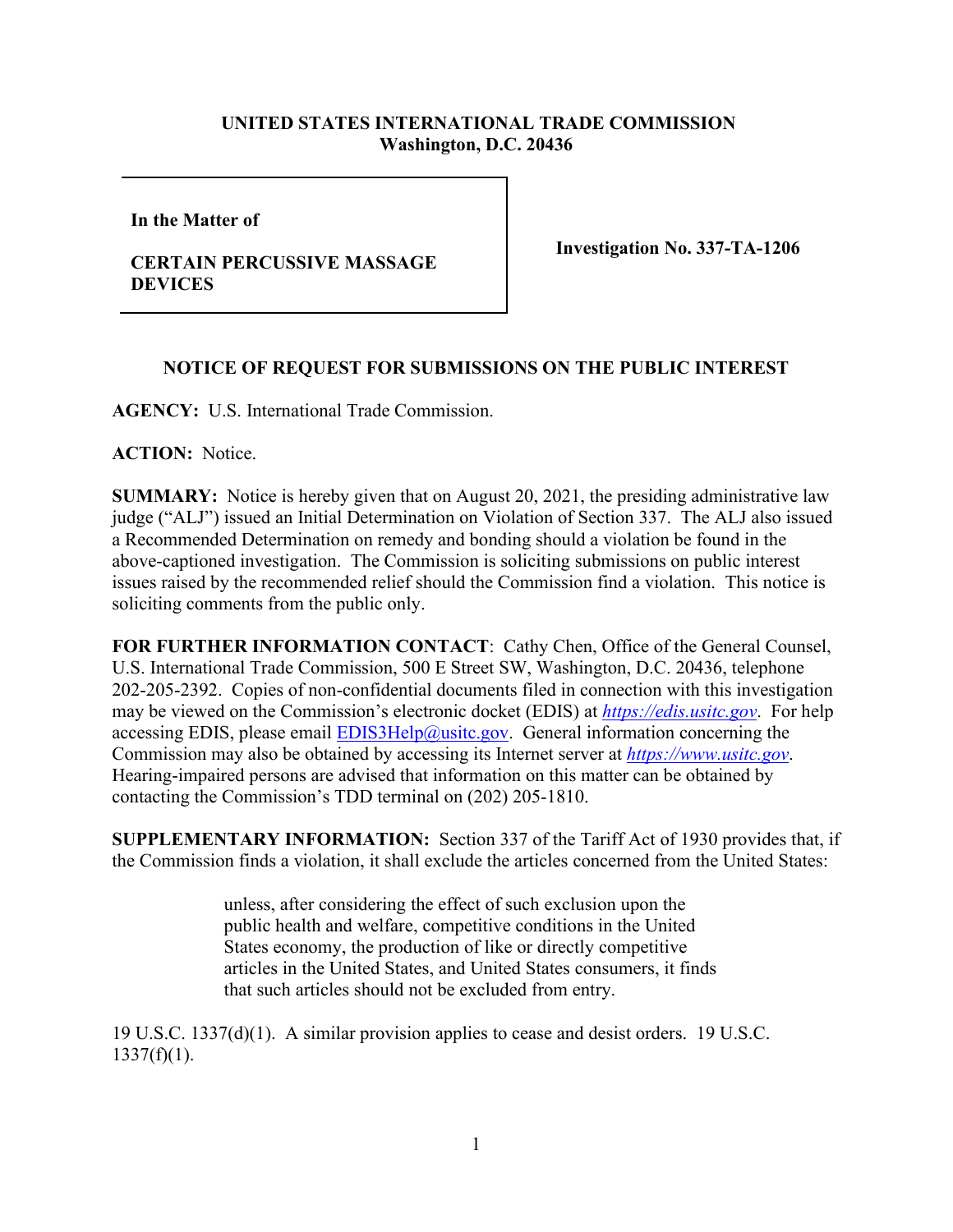The Commission is soliciting submissions on public interest issues raised by the recommended relief should the Commission find a violation, specifically: a general exclusion order directed to infringing articles imported, sold for importation, and/or sold after importation; and a cease and desist order directed to respondent Kinghood International Logistics, Inc. of La Mirada, California. Parties are to file public interest submissions pursuant to 19 CFR  $210.50(a)(4)$ .

The Commission is interested in further development of the record on the public interest in this investigation. Accordingly, members of the public are invited to file submissions of no more than five (5) pages, inclusive of attachments, concerning the public interest in light of the ALJ's Recommended Determination on Remedy and Bonding issued in this investigation on August 20, 2021.Comments should address whether issuance of the recommended remedial order in this investigation, should the Commission find a violation, would affect the public health and welfare in the United States, competitive conditions in the United States economy, the production of like or directly competitive articles in the United States, or United States consumers.

In particular, the Commission is interested in comments that:

- (i) explain how the articles potentially subject to the recommended remedial order are used in the United States;
- (ii) identify any public health, safety, or welfare concerns in the United States relating to the recommended order;
- (iii) identify like or directly competitive articles that complainant, its licensees, or third parties make in the United States which could replace the subject articles if they were to be excluded;
- (iv) indicate whether complainant, complainant's licensees, and/or third-party suppliers have the capacity to replace the volume of articles potentially subject to the recommended order within a commercially reasonable time; and
- (v) explain how the recommended order would impact consumers in the United States.

Written submissions must be filed no later than by close of business on October 1, 2021.

Persons filing written submissions must file the original document electronically on or before the deadlines stated above. The Commission's paper filing requirements in 19 CFR 210.4(f) are currently waived. 85 FR 15798 (March 19, 2020). Submissions should refer to the investigation number ("Inv. No. 337-TA-1206") in a prominent place on the cover page and/or the first page. (*See Handbook for Electronic Filing Procedures,* 

*[https://www.usitc.gov/documents/handbook\\_on\\_filing\\_procedures.pdf.](https://www.usitc.gov/documents/handbook_on_filing_procedures.pdf)*). Persons with questions regarding filing should contact the Secretary (202-205-2000).